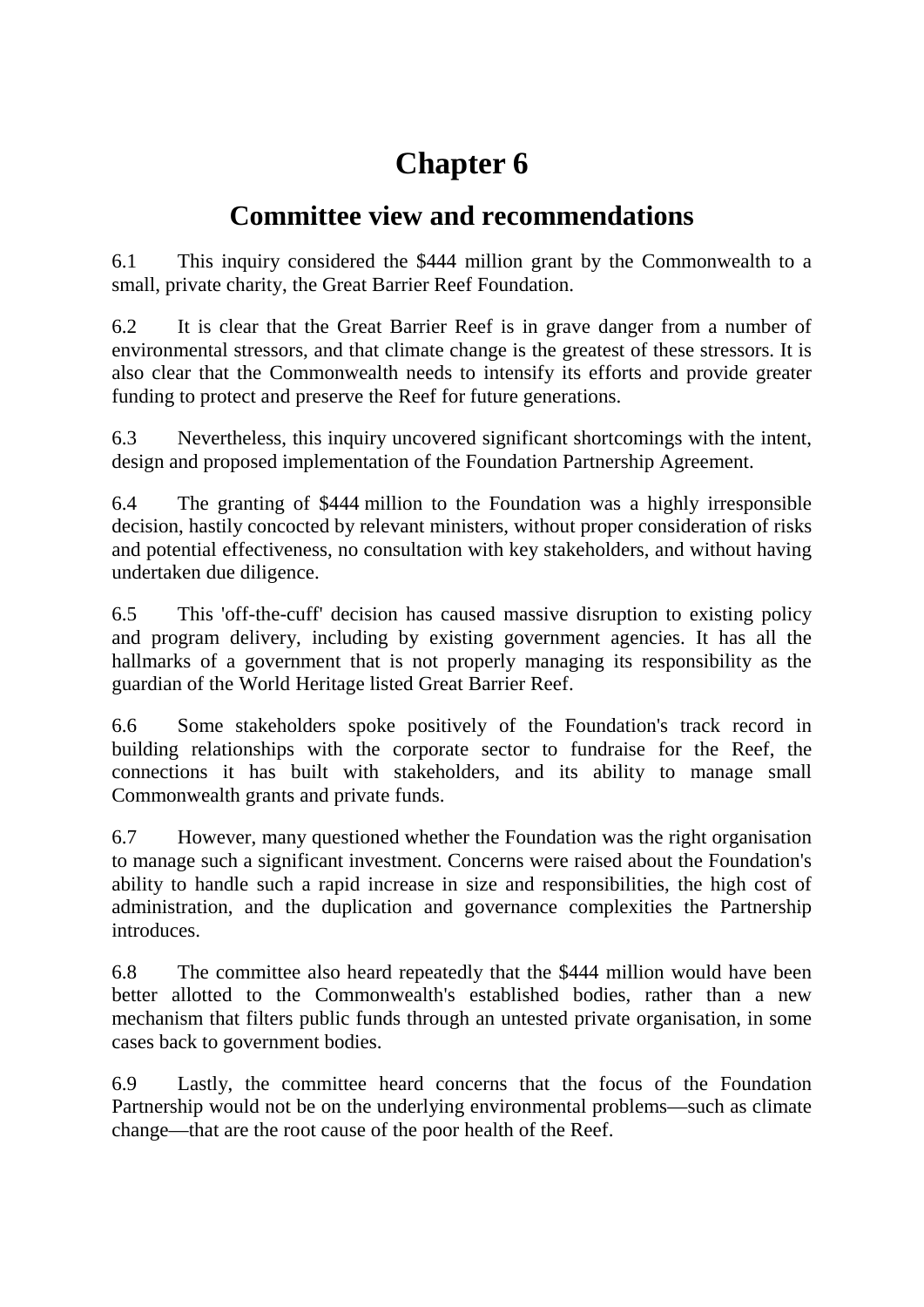## *Termination of the Foundation Partnership*

6.10 In light of the evidence gathered during this inquiry, the committee believes that the most appropriate action for the Commonwealth to take is to terminate the Foundation Partnership. The committee believes this is necessary to help restore trust in the process of Commonwealth funding for the Reef, if not the entire Commonwealth grants process. The committee also considers that this is necessary to ensure that Commonwealth funding is spent in the best possible way to help protect and preserve the world's largest coral reef system.

6.11 The committee understands that the grant can be terminated or reduced in scope, pursuant to clause 25 of the Agreement with the Foundation, which states:

If there is a material change in Australian Government policy that is inconsistent with the continued operation of this Agreement, the Department may by notice terminate this Agreement or reduce the scope of the Agreement immediately.<sup>[1](#page-1-0)</sup>

#### **Recommendation 1**

-

**6.12 The committee recommends that all unspent Foundation Partnership funds be returned to the Commonwealth immediately; and that these funds be earmarked for expenditure on projects to protect and preserve the Reef, to be expended by 30 June 2024.**

#### *Restructuring the Commonwealth grants process*

6.13 The committee also believes that in light of the process uncovered during this inquiry—or lack thereof—there is an urgent need to review Reef-related Commonwealth funding.

6.14 Similarly, this review is needed to help restore public confidence and to ensure that the attribution of public funding for one of the 'seven natural wonders of the world' is transparent and accountable; and is done in a way that promotes collaboration between the Commonwealth and Queensland Governments and agencies, universities and scientists, community groups, and users of the Reef.

6.15 This review should include an examination of the governance, legal and administrative provisions relating of the Reef Trust and GBRMPA, as well as the role of organisations that undertake research and program delivery, such as AIMS and CSIRO.

<span id="page-1-0"></span><sup>1</sup> Grant Agreement between the Reef Trust and the Great Barrier Reef Foundation, p. 43.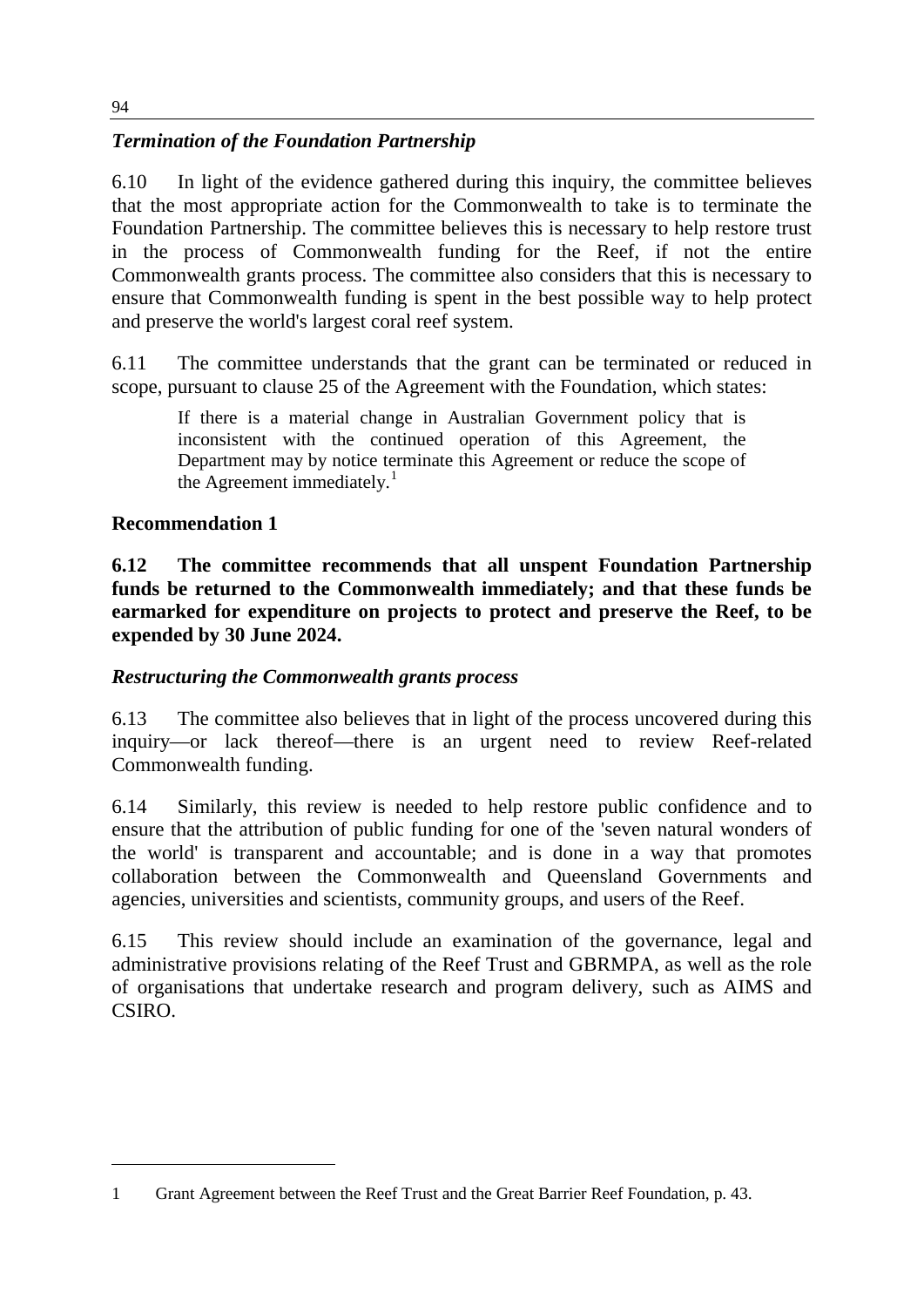#### **Recommendation 2**

-

**6.16 The committee recommends the Commonwealth Government undertake a review, to be completed by 1 July 2019, of the structure of Commonwealth funding to protect and preserve the Great Barrier Reef. The committee further recommends that the expenditure of unspent Foundation Partnership funds be guided by the outcome of this review.**

## **A hastily and poorly designed approach**

6.17 This report outlines the timeline by which this measure was developed following the rejection of two new policy proposals on 6 March 2018 by the Expenditure Review Committee (ERC) of the Cabinet in the 2018–19 Budget process. As the former Prime Minister, the Hon Malcolm Turnbull, informed the committee, at this ERC meeting it was decided that:

…an alternative proposal be brought forward to create a tied reef fund, with a partner outside the general government sector, to be funded in 2017/18 for activities to be agreed with the Commonwealth, with appropriate governance arrangements.<sup>[2](#page-2-0)</sup>

6.18 On 9 April 2018, little over a month after the ERC decision to find a partner outside of government, Mr Turnbull and the then Minister for the Environment and Energy, the Hon Josh Frydenberg MP, approached the Foundation at a meeting at which they were not accompanied by departmental representatives.

6.19 At this meeting, Mr Turnbull and Mr Frydenberg put an unprecedented offer of \$444 million on the table, a sum that is almost twice the size of any other Government grant in 2018, to an organisation that did not seek or expect such a massive grant. The Foundation's Managing Director later likened it to 'winning the lottery'.<sup>[3](#page-2-1)</sup>

6.20 Indeed, until that point, the Foundation was only aware it was being considered for a much smaller \$5 million investment under the Phase VI of the Reef Trust Investment Strategy.

6.21 Little more than two weeks following this meeting, the Foundation Partnership was confirmed and announced. This public commitment was made on the basis of development of a brief two-page outline of 'Collaboration Principles' between the Commonwealth and the Foundation.

<span id="page-2-0"></span><sup>2</sup> The Hon Malcolm Turnbull, *Answers to written questions taken on notice* (received 1 October 2018), p. 1.

<span id="page-2-1"></span><sup>3</sup> Peter Hannam, 'Like winning lotto': Reef Foundation minnow braces for \$444m windfall', *Sydney Morning Herald*, 13 May 2018, [www.smh.com.au/environment/conservation/like](http://www.smh.com.au/environment/conservation/like-winning-lotto-reef-foundation-minnow-braces-for-444m-windfall-20180511-p4zeud.html)[winning-lotto-reef-foundation-minnow-braces-for-444m-windfall-20180511-p4zeud.html](http://www.smh.com.au/environment/conservation/like-winning-lotto-reef-foundation-minnow-braces-for-444m-windfall-20180511-p4zeud.html) (accessed 13 November 2018).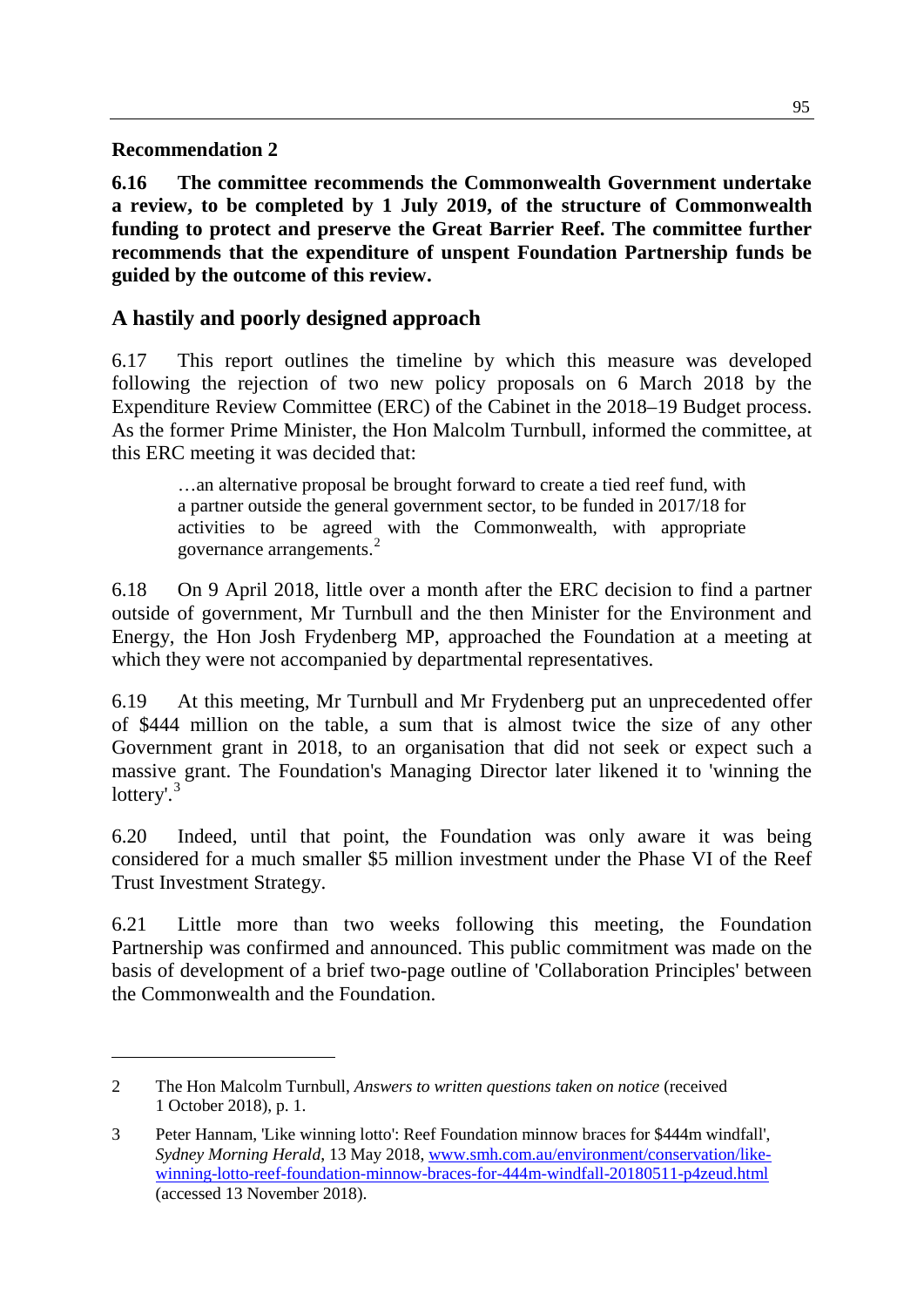6.22 Indeed, the committee has been unable to gather conclusive information to determine where the proposal for the measure originated. It is certainly not an idea that originated with the Foundation, which was not aware of it until approached on 9 April 2018. Beyond this, it is not possible to say with any certainty whether the initial impetus came from Minister Frydenberg or Prime Minister Turnbull, both of whom led the approach to the Foundation, from another member of the Cabinet, from advice to Government provided by the Department of the Environment and Energy or, indeed somewhere else.

6.23 The committee considers that this is no way to approach the development of policy, program delivery and funding in a complex sector. It is also no way to approach funding of projects which will have such profound impacts on the Reef, a natural wonder of such importance for Australia's environment, economy, national heritage and international reputation.

## *Lack of consultation*

6.24 The committee notes the remarkable lack of consultation that characterised the development of the Foundation Partnership proposal.

6.25 Given the Queensland Government's partnership with the Commonwealth in the Reef 2050 Plan, which is central to the management and research into the Reef, it is disappointing and disrespectful that it had no knowledge of this policy until it was announced on 29 April 2018.

6.26 The committee also notes the lack of references to the development of the policy in documents obtained from Commonwealth departments. This, again, confirms the lack of involvement of departments and agencies in developing the proposal, their lack of involvement in the approach made to the Foundation and, in some cases, the lack of knowledge they had of the Foundation Partnership before the measure was announced.

6.27 This is not only disappointing, but also disrespectful, and has created budgetary and workplan uncertainties for those agencies that are yet to be resolved.

6.28 Furthermore, the Foundation has admitted that it had no knowledge of the Partnership before it was offered \$444 million of public funds during the meeting between Mr Turnbull, Mr Frydenberg and Dr John Schubert, the chair of the Foundation.

6.29 This lack of consultation in itself raises serious and concerning questions about the merit of the Foundation Partnership. It also demonstrates a disregard by the Government for its own publicly-funded experts, the Foundation itself as recipients of funding, and a lack of care for the public purse.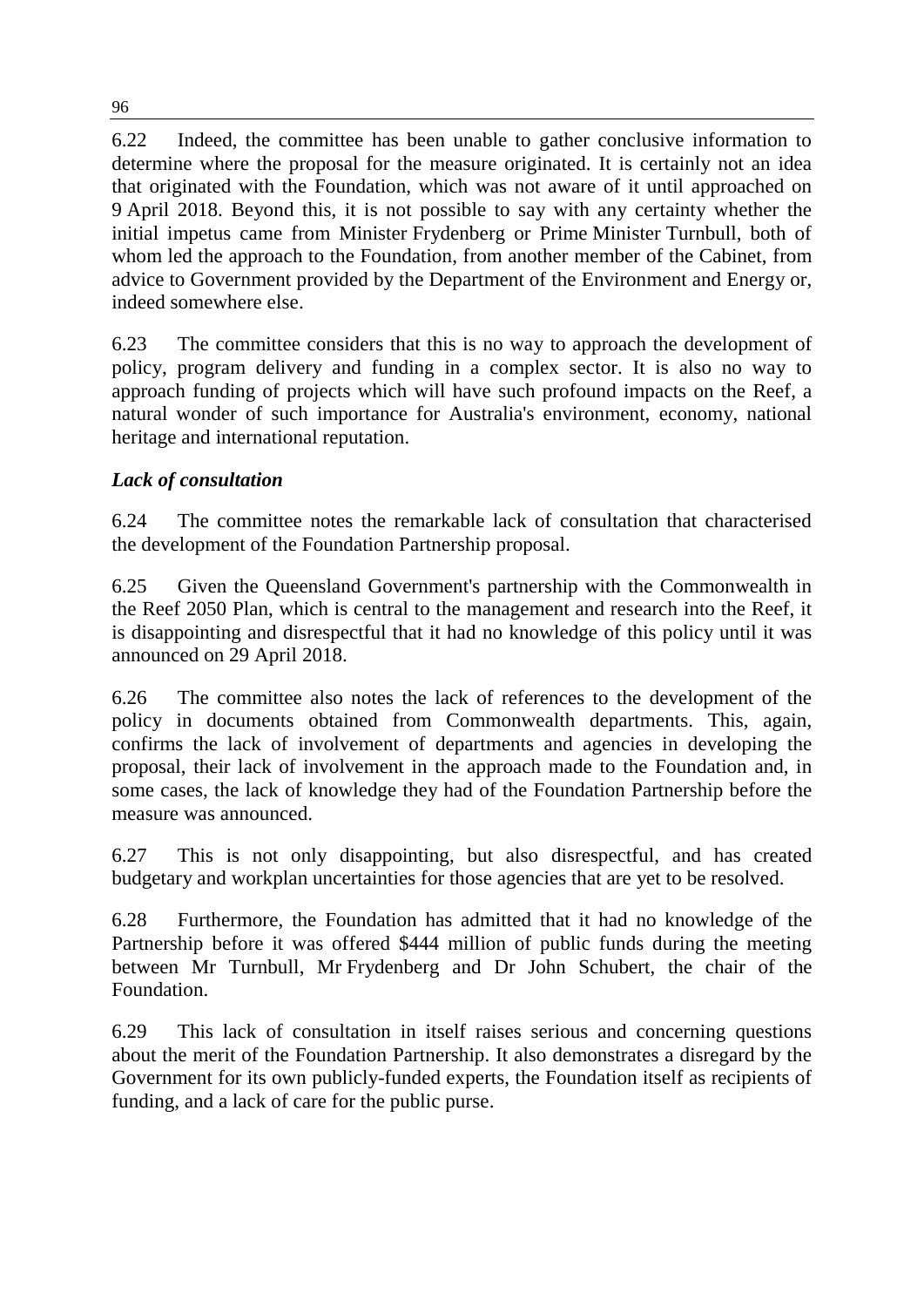#### *Lack of due diligence*

-

6.30 The available evidence has failed to assure the committee that the Commonwealth undertook appropriate due diligence for the awarding of such a large amount of public funds. The department has told the committee that due diligence had been undertaken on the Foundation before the \$444 million offer was made. This due diligence was undertaken without the knowledge of the Foundation itself.

6.31 It is clear to the committee that due diligence and risk assessment was undertaken by the department on the Foundation regarding the \$5 million grant for the Reef Trust Phase VI Investment, which the minister approved on 6 April 2018.

6.32 However, the committee finds it greatly concerning that, over the course of this inquiry, there has been little evidence provided for more thorough and substantial process of due diligence *before* this extraordinarily large grant was announced, as might have been expected.

6.33 Government departments have all claimed that they are unable to provide more information on the due diligence process that preceded the grant offer, citing the principle of advice provided to Government as part of the Budget process being cabinet-in-confidence. Documents have been provided to the committee that confirm evidence for due diligence processes for the \$444 million Partnership specifically being undertaken *after* the measure was offered, agreed, and announced by the Government. This included outlining the nature of the accounts and financial arrangements of the Foundation, governance arrangements, and potential risks for the Partnership policy, and the transformation of the Foundation that it will necessitate.

6.34 In this regard, the committee notes the lack of formal minutes being taken for the five Interdepartmental Committee (IDC) meetings held between April and July 2018 'to provide advice on the assessment and approval of the grant to the Foundation'.<sup>[4](#page-4-0)</sup> Given the importance of the decision to fund the Foundation Partnership and the funding quantum under discussion, as well as the range of departments present and the number of meetings held, it is most surprising that none of these meetings were formally minuted.

6.35 Given the lack of evidence, the committee can only state that it is not confident that the due diligence process prior to the award of the grant occurred with probity and integrity.

<span id="page-4-0"></span><sup>4</sup> Department of the Environment and Energy, *Submission 7*, Supplementary Submission Attachment B (Information statement regarding the assessment and awarding of the Reef Trust Grant to the Great Barrier Reef Foundation), p. 6.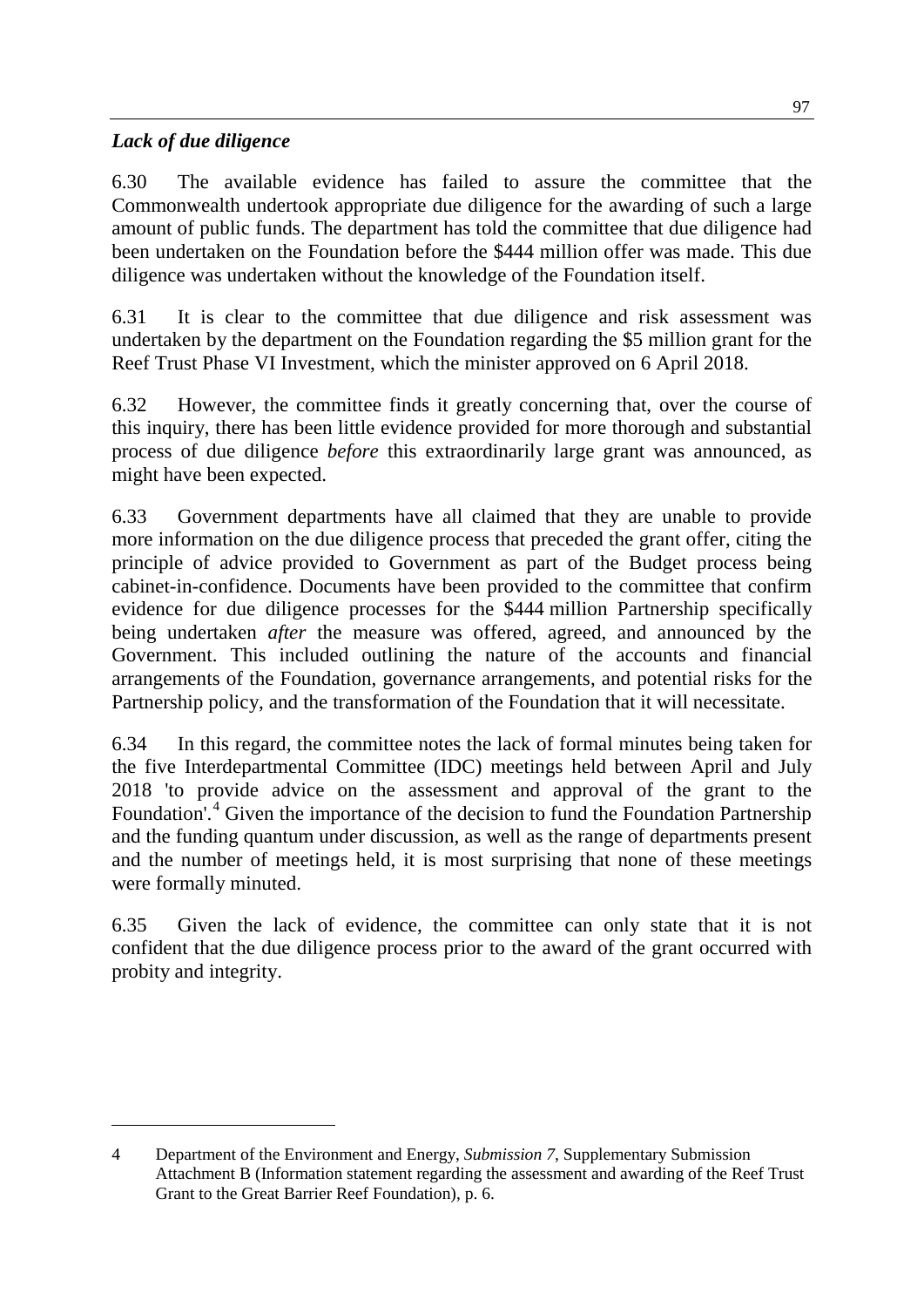## *The use of a grant paid as a single payment in the 2017–18 financial year*

6.36 The committee has been concerned about the decision to pay the Partnership Grant as a single, upfront payment of \$444 million, only a few days before the end of the 2017–18 financial year. The committee's concern is compounded by the apparent scant evidence for consultation within Government and the sector more broadly.

6.37 The delivery of this unprecedented sum to a private organisation ensured that the Foundation Partnership measure would also bypass appropriate scrutiny as part of the 2018–19 Budget process, and that it will not be subject to rigorous Commonwealth and Parliamentary scrutiny over the forward estimates.

6.38 The committee is also aware that paying the full grant sum as a single upfront payment runs the risk that there will be inadequate oversight of the monitoring of key performance indicators of the Agreement, including the capacity of the Foundation to leverage private and philanthropic sources of funding, to supplement the Commonwealth funding it has already received.

6.39 The delivery of funding under this upfront model introduces a number of risks in accountability and transparency in the Foundation's work under the Agreement. The committee considers that it introduces questions of how the Commonwealth can motivate performance for the Partnership and its activities, when the funds have already been delivered. It could also make it more difficult to renegotiate the terms of the Partnership in cases of underperformance or mismanagement. There are also unresolved questions about the Commonwealth's ability to reclaim and reapportion funds to more rigorously designed Reef-related policy options in cases where the Foundation does not satisfy the agreement, or under other conditions outlined in the Agreement itself.

6.40 The information provided by the former Prime Minister, the Hon Mr Malcolm Turnbull, confirms that the Hon Scott Morrison MP, then-Treasurer and now Prime Minister, and Senator the Hon Matthias Cormann, the Minister for Finance, preferred the approach of a single payment as it would improve the capacity of future Commonwealth Budgets, and because the outlook for 2017–18 'looked promisingly strong'.

6.41 In his email to the committee, Mr Turnbull stated that the decision made at the ERC meeting on 6 March 2018 rejected two proposals for Reef funding, one 'partially offset and over 6 years, the other smaller and fully offset over two years'. These were rejected in favour of a 'tied reef fund, with a partner outside the general government sector, to be funded in 2017/18'. On this, Mr Turnbull stated:

The arrangement allowed the Government to book the grant expenditure in one year, 2017/18, notwithstanding that the investment of the funds in the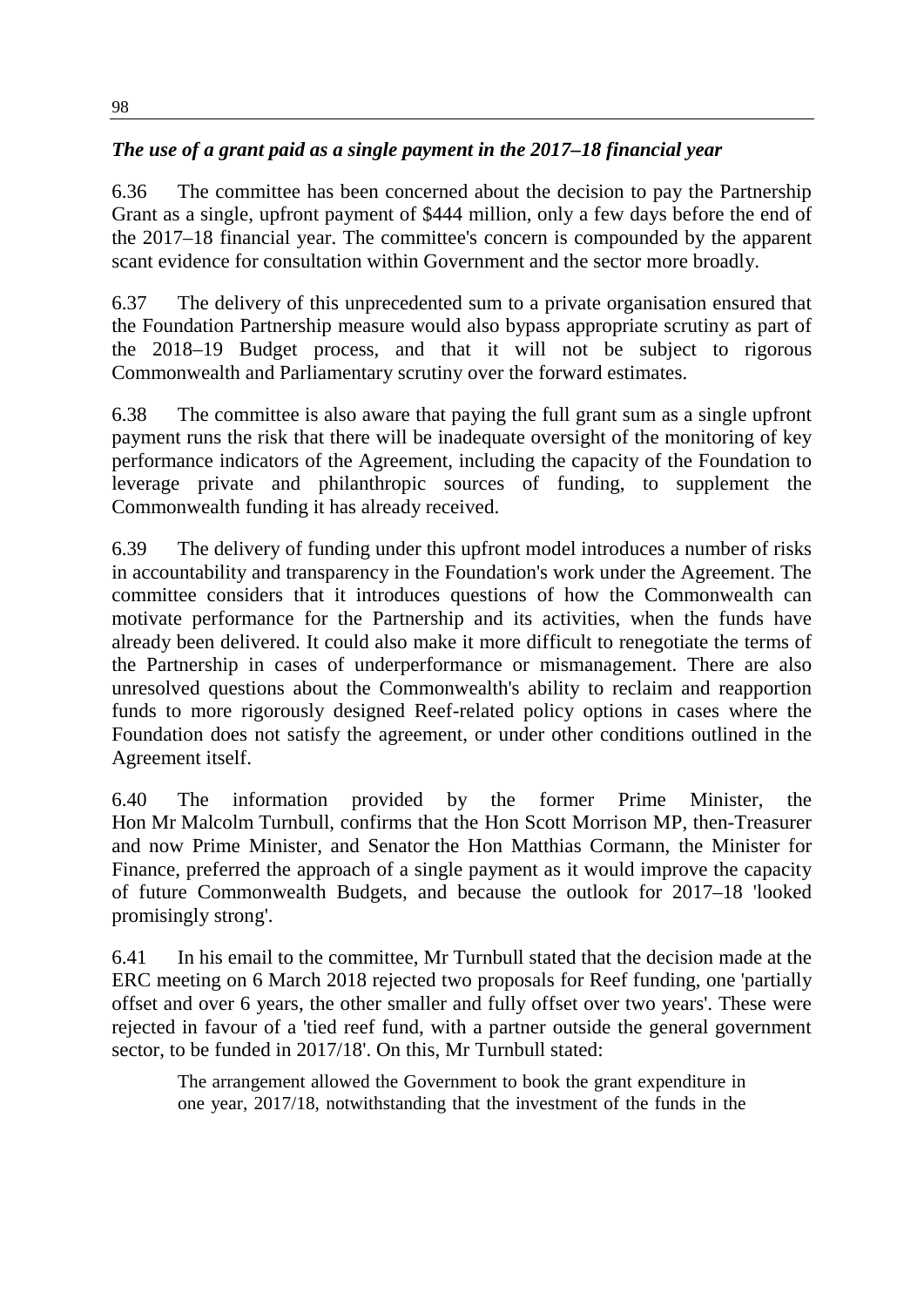various reef projects by the GBRF would take place over a period of six years.<sup>[5](#page-6-0)</sup>

6.42 Although the justification given was that the Foundation Partnership would drive private co-investment, it could equally be argued that the decision was made for more cynical reasons. That is, the Partnership was designed not to meet a genuine and well-founded policy rationale, but to make the 2018–19 Commonwealth Budget look stronger by loading payment into the 2017–18 financial year.

6.43 In doing so, this measure has pumped public money into a private Reef-related organisation as a single payment, where it will not be subject to due oversight by the Commonwealth and the Parliament, including through the Senate Estimates process scrutinising 2018–19 Budget measures.

6.44 The hasty reverse-engineering of this policy to meet short-term Budget optics, required it to be delivered by grant, rather than a lengthier and rigorous open tender process. Many stakeholders provided evidence which indicated a preference for an open tender process. As the Queensland Government submitted to the committee, it is:

…concerned at the unprecedented approach of providing such a level of funding to a single private organisation without going to the open market to ensure a transparent and accountable procurement process.<sup>[6](#page-6-1)</sup>

6.45 The committee also notes the convincing arguments from stakeholders that an open tender process would have been a more appropriate mechanism, given that the Foundation Partnership will be expanding its capacity to deliver and fulfil Government objectives. For example, Environmental Justice Australia stated:

With a grant, the recipient receives financial assistance from the Commonwealth to help achieve its own goals (consistent with Commonwealth goals), whereas in a procurement, the Commonwealth is usually purchasing goods and/or services that assist the Commonwealth in achieving its own goals.<sup>[7](#page-6-2)</sup>

6.46 The committee acknowledges that the department has argued that the Commonwealth took this approach fully meeting the conditions of the Commonwealth Grant Rules and Guidelines and procurement frameworks. However, this committee considers that the evidence for this is less than convincing, and there is the potential for this decision to have been an abrogation of the requirement on the Commonwealth Government that it must ensure that the spending of public money is subject to due diligence, transparency and appropriate scrutiny.

<span id="page-6-0"></span><sup>5</sup> The Hon Malcolm Turnbull, *Answers to written questions taken on notice* (received 1 October 2018), p. 1.

<span id="page-6-1"></span><sup>6</sup> Queensland Government, *Submission 9*, p. 1.

<span id="page-6-2"></span><sup>7</sup> Environmental Justice Australia, *Submission 11*, p. 2.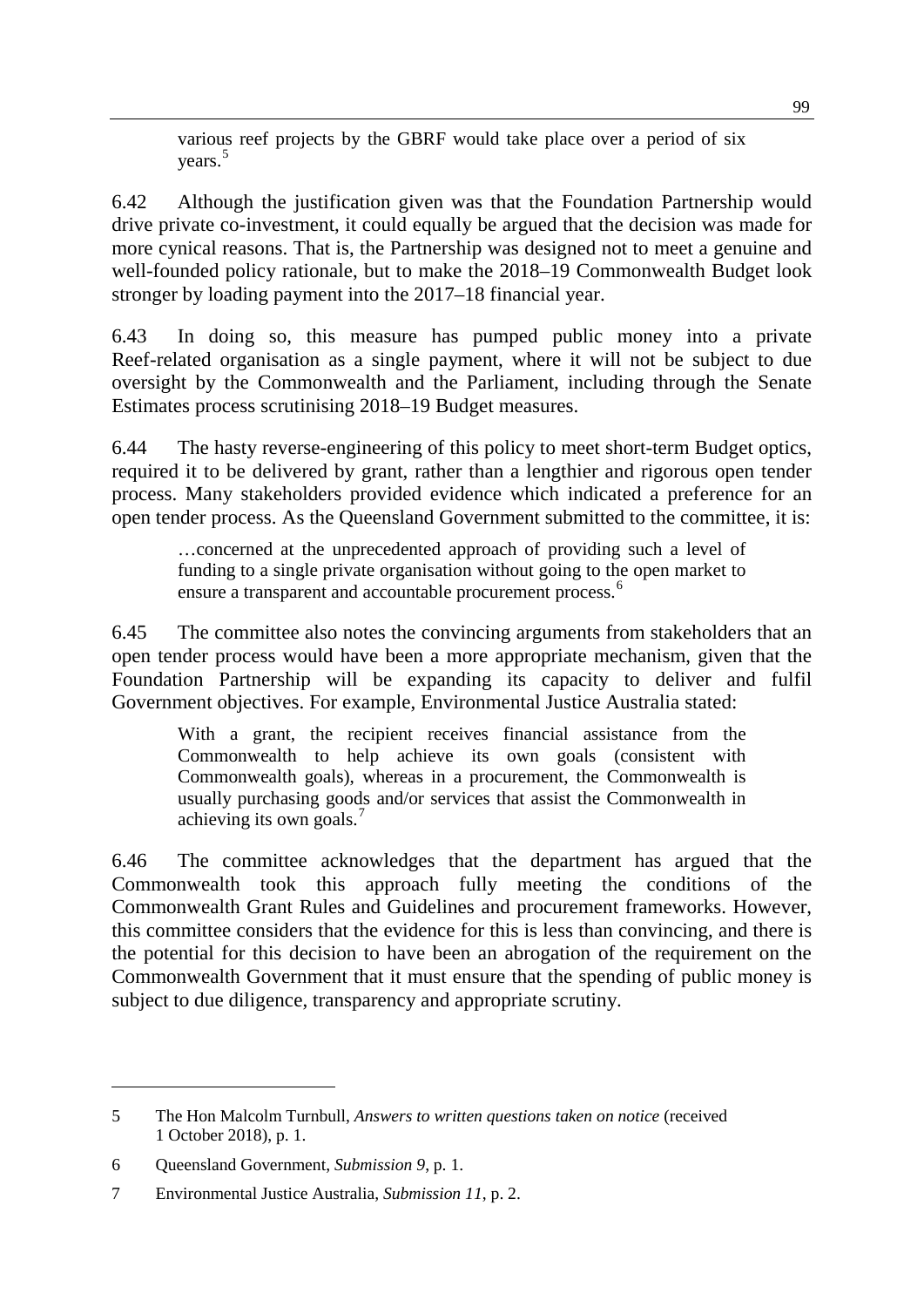## **Capacity of the Foundation and Commonwealth assessment of risk**

6.47 The committee understands the Foundation has a good reputation in the Reef sector as an organisation that has administered small programs of research and delivery to assist the health of the Reef, effectively liaised between the private, public and research sectors, and has a good track record of leveraging and disbursing philanthropic and public funding.

6.48 However, despite its good reputation and track record, it is clear to the committee that its existing capacity and experience in no way merited the unprecedented awarding of a Commonwealth investment of \$444 million.

6.49 The committee considers that it is not the Government's role to turn serious funding matters for crucial policy areas into a lottery system, whereby funds are provided to recipients who are unprepared to receive them.

6.50 This is particularly the case where hasty policy development is accompanied by a lack of due diligence and an appropriate weighing of risk in making funding decisions.

## *Risks of the Foundation Partnership*

6.51 The significant risks of the Foundation Partnership were outlined in the Collaboration Principles developed between the department and Foundation, after the funding had already been decided by Government and offered to the Foundation by Mr Turnbull and Mr Frydenberg, as well as the departmental Proposal Evaluation available to the committee.

6.52 The committee considers that any of these concerns should have been grounds for at least delaying the granting of funding. With a delay, appropriate due diligence and consultation could have been undertaken by the Government.

6.53 In the Collaboration Principles, there was an acknowledgement that the 'rapid increase in operational scale…poses significant capacity, governance and capability challenges'. This could, the Principles note, 'delay delivery of on-ground projects, leading to loss of local capacity and momentum', as well as necessitating the Foundation's development of new skills in overseeing occupational health and safety risks of delivery projects.<sup>[8](#page-7-0)</sup>

6.54 The Proposal Evaluation undertaken by the department noted other concerns, including the Foundation's serious lack of experience and skills 'relevant to four out of the five partnership outcomes' including water quality improvement, crown-of-thorns

<span id="page-7-0"></span><sup>8</sup> Department of the Environment and Energy, FOI 180514, Document 17b, Attachment 1, p. 1.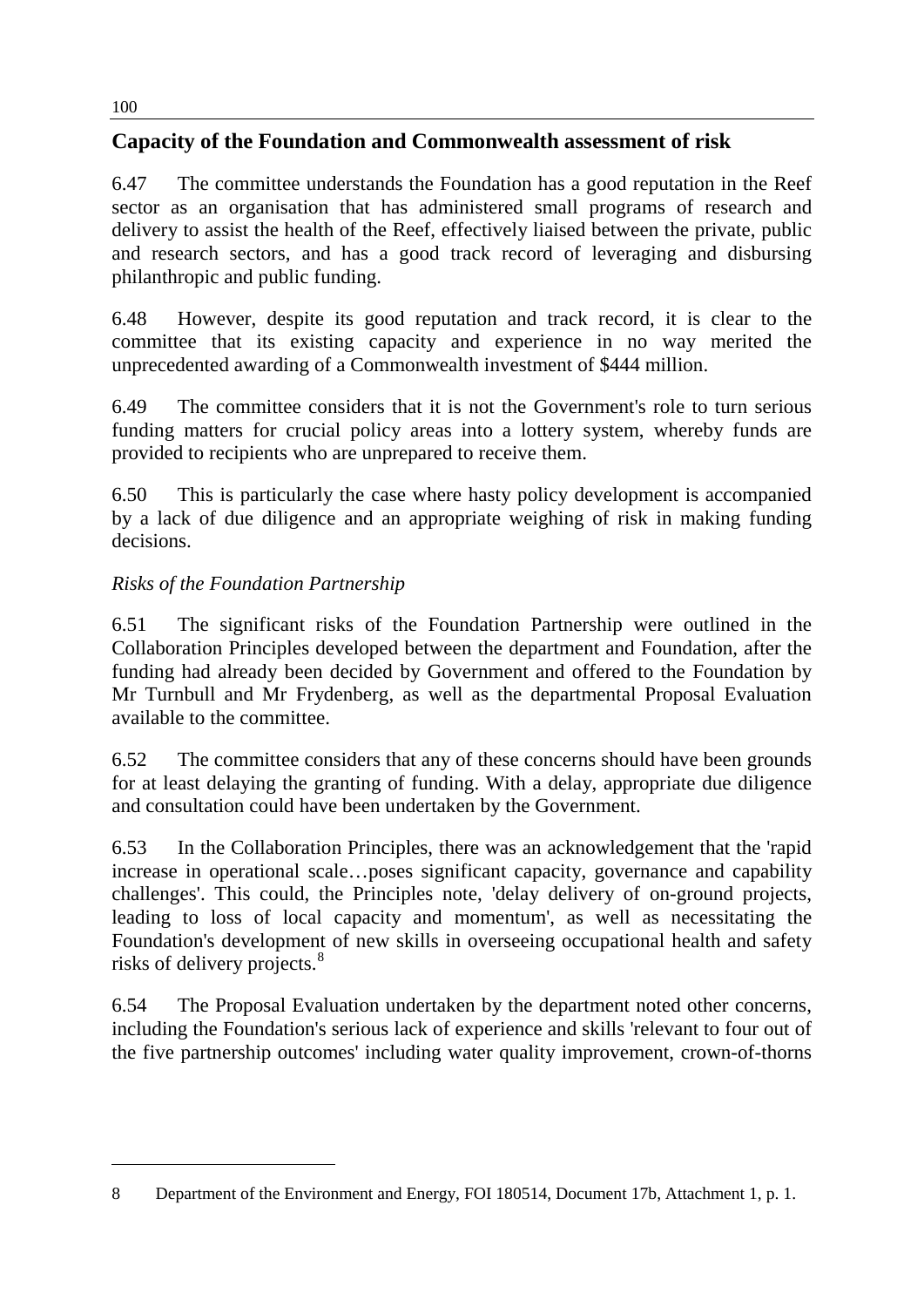starfish control, Indigenous and Community Reef Protection Actions and Integrated Monitoring and Reporting.<sup>[9](#page-8-0)</sup>

6.55 Such serious concerns involving such a significant investment using an untested proposal should have given the Commonwealth pause for thought, even if these concerns had only come to light after funding had already been offered to the Foundation.

## *Fundraising targets set by the Foundation*

6.56 The committee notes that the Collaborative Investment Strategy released by the Foundation on 24 December 2018 sets targets for the expected level of fundraising over the course of the Partnership.

6.57 The strategy states that the \$444 million of Commonwealth funding will be supplemented by the Foundation attracting \$300 to 400 million of funding from corporate philanthropy and individual giving, as well as through formal agreements with delivery partners.<sup>[10](#page-8-1)</sup>

6.58 The committee considers these targets are very ambitious, and would require the Foundation to significantly lift its previous fundraising levels, which it states have attracted \$90 million over 18 years prior to the commencement of the Partnership.

6.59 The committee also notes that the fundraising quantum set out in the strategy is aspirational, rather than a condition of the Agreement. In this regard, the Commonwealth has few mechanisms that could ensure the Foundation is able to achieve its fundraising targets.

## *Governance of the Foundation and additional complexity in the Reef sector*

6.60 The Foundation Partnership also raises a number of governance issues that should have been considered more deeply by the Government before its adoption and announcement.

6.61 The Proposal Evaluation noted only one potential governance issue: Dr Russell Reichelt's role at the Great Barrier Reef Marine Park Authority (GBRMPA) and his directorship of the Foundation, given GBRMPA may be eligible for funding disbursed by the Foundation.

6.62 The committee notes the more complex governance issues that should be resolved regarding members of the Foundation Board, the Chairman's Panel, and the broader Reef sector noted in an earlier chapter of this report.

<span id="page-8-0"></span><sup>9</sup> Documents Produced pursuant to the Senate Order agreed on 21 August 2018 (notice of motion no. 978), Attachment A3 (Proposal Evaluation), pp. 1, 3, 5, 7, 11 and 19–20.

<span id="page-8-1"></span><sup>10</sup> Great Barrier Reef Foundation, *Collaborative Investment Strategy*, p. 7.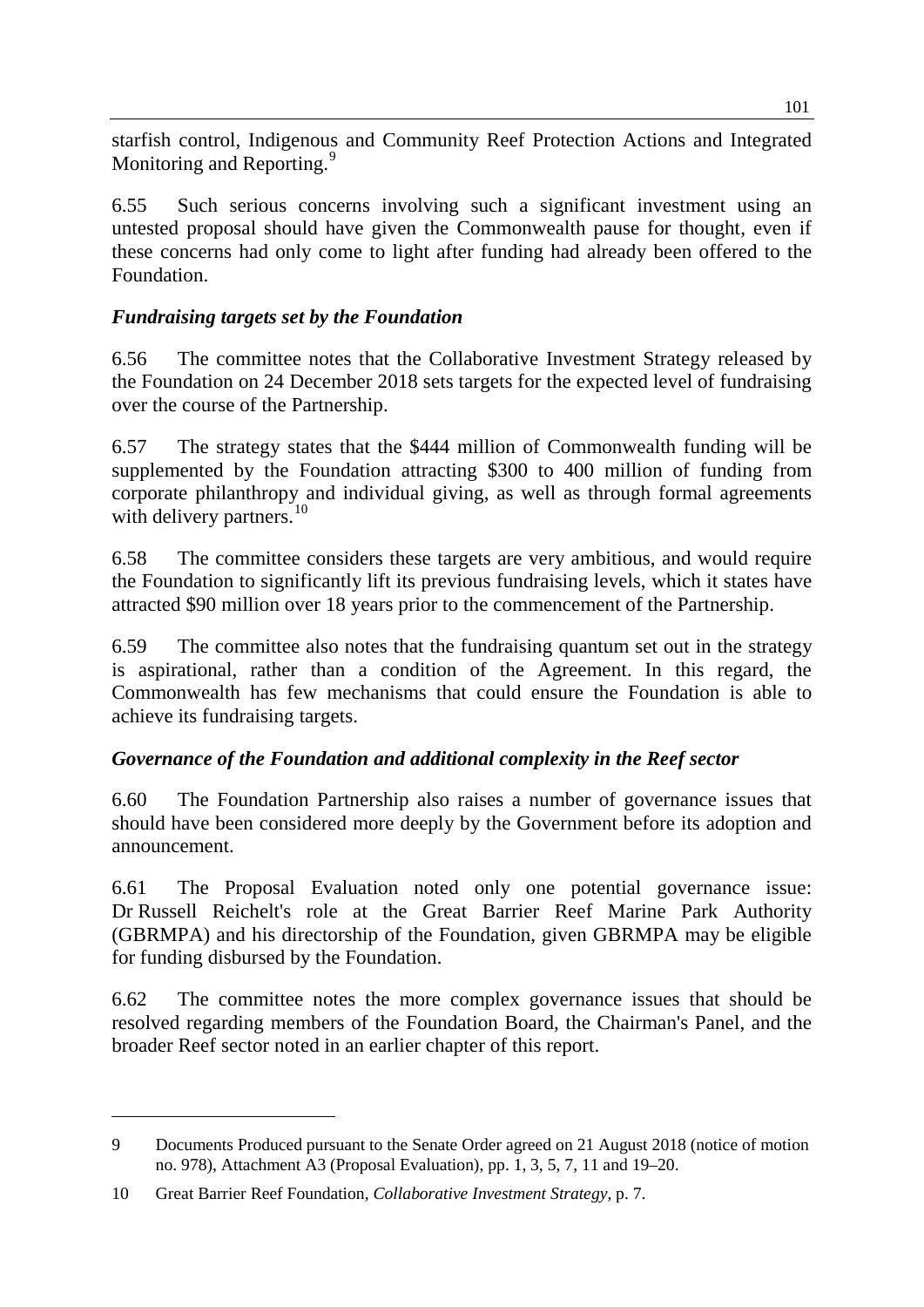6.63 The Foundation's Board has clear and publicly acknowledged ties to sectors that profit from fossil fuels and other industries that contribute to Reef damage, both directly and indirectly. Additionally, there are still unresolved questions about the role and influence on the Chairman's Panel on the Foundation, its culture, management and decision making.

6.64 The committee is also concerned that the Foundation Partnership has created uncertainty in the governance in the sector more broadly. It notes particularly that the Foundation has duplicated some functions of other Reef organisations, including GBRMPA as manager of the Reef.

6.65 In considering both the governance of the Foundation and the implications for the sector more broadly, the committee also notes that the processes that the Foundation will adopt to seek, assess and select potential projects have not yet been fully determined and released publicly, including how the Foundation builds relationships with the Reef 2050 Expert Panel and the funding delivered through the Reef Trust.

## *Duplication of costs and value for money*

6.66 The committee understands that the Foundation Partnership allows for the expending of up to \$22.5 million of the initial grant payment on administration costs, as well as the use of interest over the six years of the Partnership up to an additional \$22 million.

6.67 The committee has several concerns with this expenditure. First, it shares the concerns of stakeholders that the real costs of administration may be greater, particularly given the clear challenge that the Foundation has in upscaling its workforce, activities and expertise. It notes that it has already, along with drawing on the experience of Commonwealth agencies and departments, moved to engage external consultants to assist it transition to its increased budget and responsibilities.

6.68 Secondly, the committee is aware that the Foundation may deliver substantial funding for research and delivery programs undertaken by public bodies, such as GBRMPA, CSIRO and AIMS. This will add an unnecessary layer of duplication that will increase administrative expenditure of Commonwealth funds without sufficient oversight and accountability. In addition, it will have the effect of introducing some uncertainty to the work program of these agencies, and potentially make them subject to decisions made by a private organisation disbursing public funds.

6.69 The committee considers that the very first project to be funded under the Partnership Agreement justifies concerns that the use of the Foundation will add unnecessary administration and costs to the Reef sector.

6.70 This project will see \$574 000 of Commonwealth Reef Trust funding delivered to AIMS, a Commonwealth agency via the Foundation. This will fund an activity that Dr Paul Hardisty, the CEO of AIMS, has suggested is part of the agency's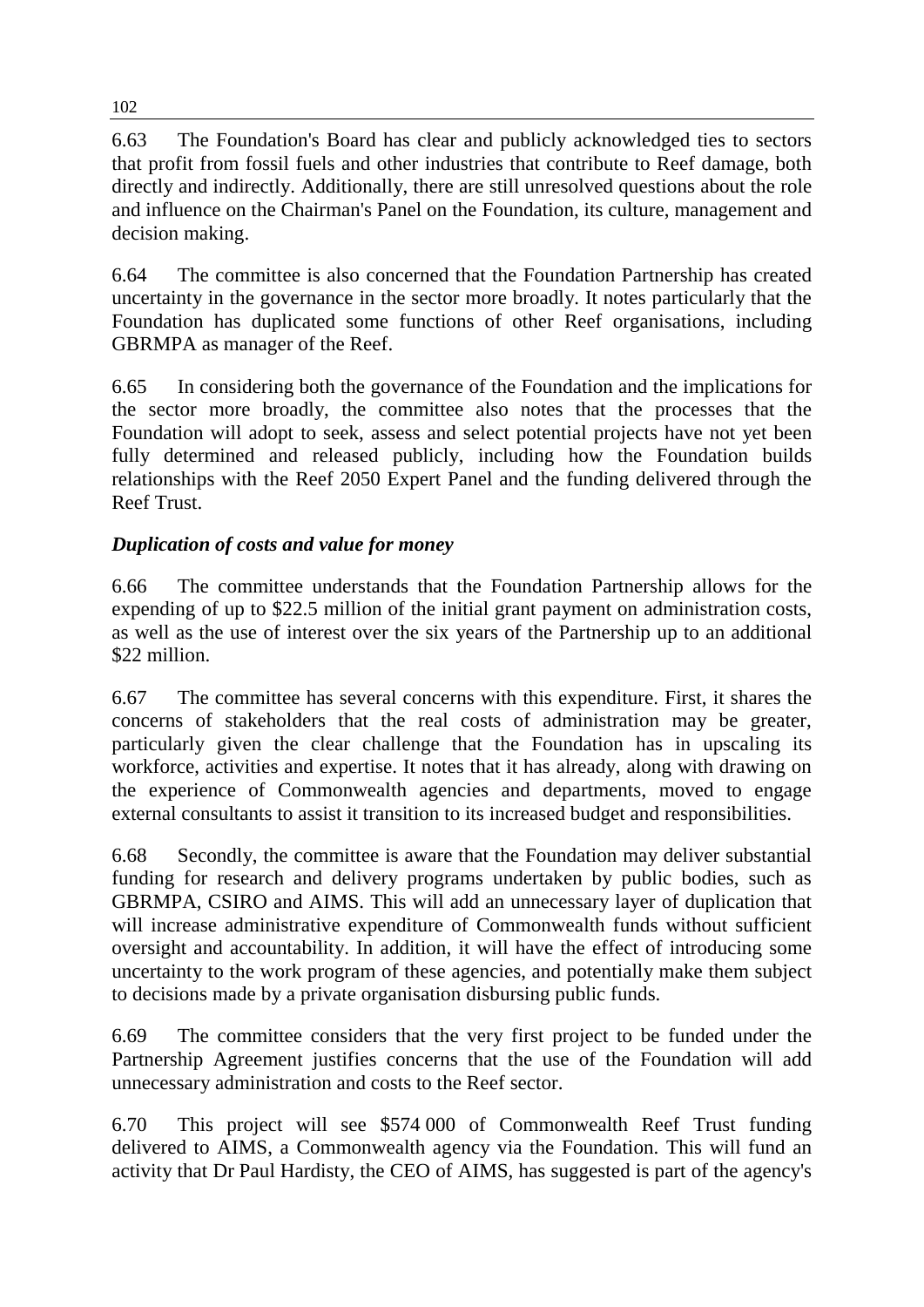ongoing 'commitment to survey the current health of the Great Barrier Reef, as it has done every two years for the past  $35$  years'.<sup>[11](#page-10-0)</sup>

6.71 This would appear to be Commonwealth funding for core AIMS business, funnelled through the Foundation as a clearinghouse, adding administrative costs, and potentially making governance, oversight and accountability more complex.

## **Meeting Australia's World Heritage commitments**

6.72 It was asserted by some stakeholders that the Government chose to make such this unprecedented grant to the Foundation as a one-off payment to ensure that Australia's commitments to the World Heritage Committee are met.

6.73 This assertion is supported by the Auditor-General's Performance Audit which, almost in passing, states that in June 2017 the Government was advised by the department of the:

…need to 'escalate the response to the declining health of the reef' to avoid an 'in-danger' listing by the World Heritage.<sup>[12](#page-10-1)</sup>

6.74 The department pushed back on this assertion, stating that funding estimates provided to the committee did not take into account other Commonwealth programs.

6.75 The Government had previously committed to expend \$716 million on Reefrelated investment between 2015 and 2020 in the Reef 2050 Investment Framework.

6.76 However, given that the Foundation Partnership measure has introduced great uncertainty in Commonwealth investment in the Reef, the committee recommends that the Government work with the Queensland Government to publish an updated Reef 2050 Plan Investment Framework, to give some clarity on the matter.

## **Recommendation 3**

-

**6.77 The committee recommends that the Commonwealth and Queensland Governments publish an updated Reef 2050 Plan Investment Framework that provides current figures on established funding by source and priority area.**

## **Investment of Commonwealth funds**

6.78 The Grant Agreement sets out the conditions of the Foundation's investment of Commonwealth funds. It includes provision that the Foundation may invest:

<span id="page-10-0"></span><sup>11</sup> Great Barrier Reef Foundation, 'First Reef Trust Partnership funded project underway' *Media Release*, 21 January 2019, [www.barrierreef.org/latest/news/first-reef-trust-partnership-funded](http://www.barrierreef.org/latest/news/first-reef-trust-partnership-funded-project-underway)[project-underway](http://www.barrierreef.org/latest/news/first-reef-trust-partnership-funded-project-underway) (accessed 23 January 2019).

<span id="page-10-1"></span><sup>12</sup> Australian National Audit Office, 'Award of a \$443.3 Million Grant to the Great Barrier Reef Foundation', Auditor-General Report No. 22 2018–19, p. 19.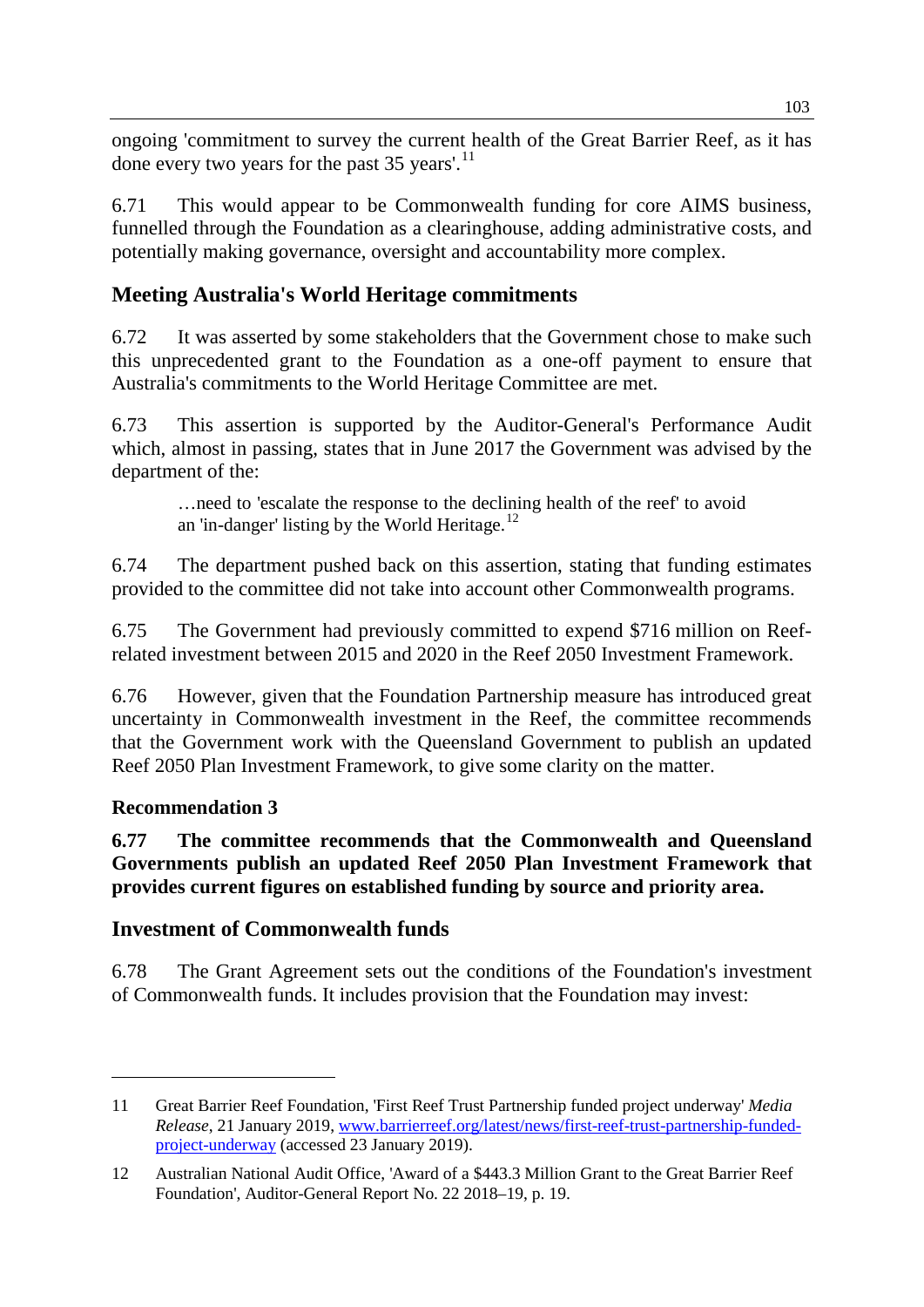…as permitted under a written investment policy of the Foundation in relation to the grant, which is consistent with sound commercial practice and in respect of which the Foundation has consulted the Department prior to the finalisation of the policy. $13$ 

6.79 While the Foundation must consult with the department in relation to the investment policy, there is not stipulation in the Grant Agreement that ensures the Commonwealth's grant is not invested in industries that continue to negatively affect the Reef. In particular, the committee notes the contribution of the use of fossil fuels to climate change, which is a major stressor of the Reef.

6.80 The unprecedented Commonwealth funding awarded to the Foundation has the preservation of the Reef for future generations at its heart. The committee considers that any investment of grant funds in industries that contribute to climate change is contrary to the aims of the grant and therefore should be precluded.

## **Recommendation 4**

-

**6.81 Should a Government decide to maintain the Foundation Agreement, the committee recommends that all necessary steps be undertaken to ensure that the Foundation's investment of public funds precludes investment in sectors or funds that directly or indirectly contribute to climate change, particularly companies that generate energy from or undertake mining of fossil fuels.**

#### **Parliamentary oversight of the Agreement**

6.82 The committee understands that to meet its obligations under the Agreement, the Foundation must meet a number of reporting requirements.

6.83 The committee is aware that, had the \$444 million been awarded to a public agency, it would also be able to be appropriately scrutinised by the Parliament, including through the Senate and its estimates process.

6.84 The committee considers that the Parliament should be given the opportunity to maintain oversight of such a significant grant of Commonwealth funds. In order to ensure this occurs, the committee believes that information about the Foundation Partnership should be tabled in the Parliament. This information should be comprehensive and up to date.

<span id="page-11-0"></span><sup>13</sup> Grant Agreement between the Reef Trust and the Great Barrier Reef Foundation, p. 22.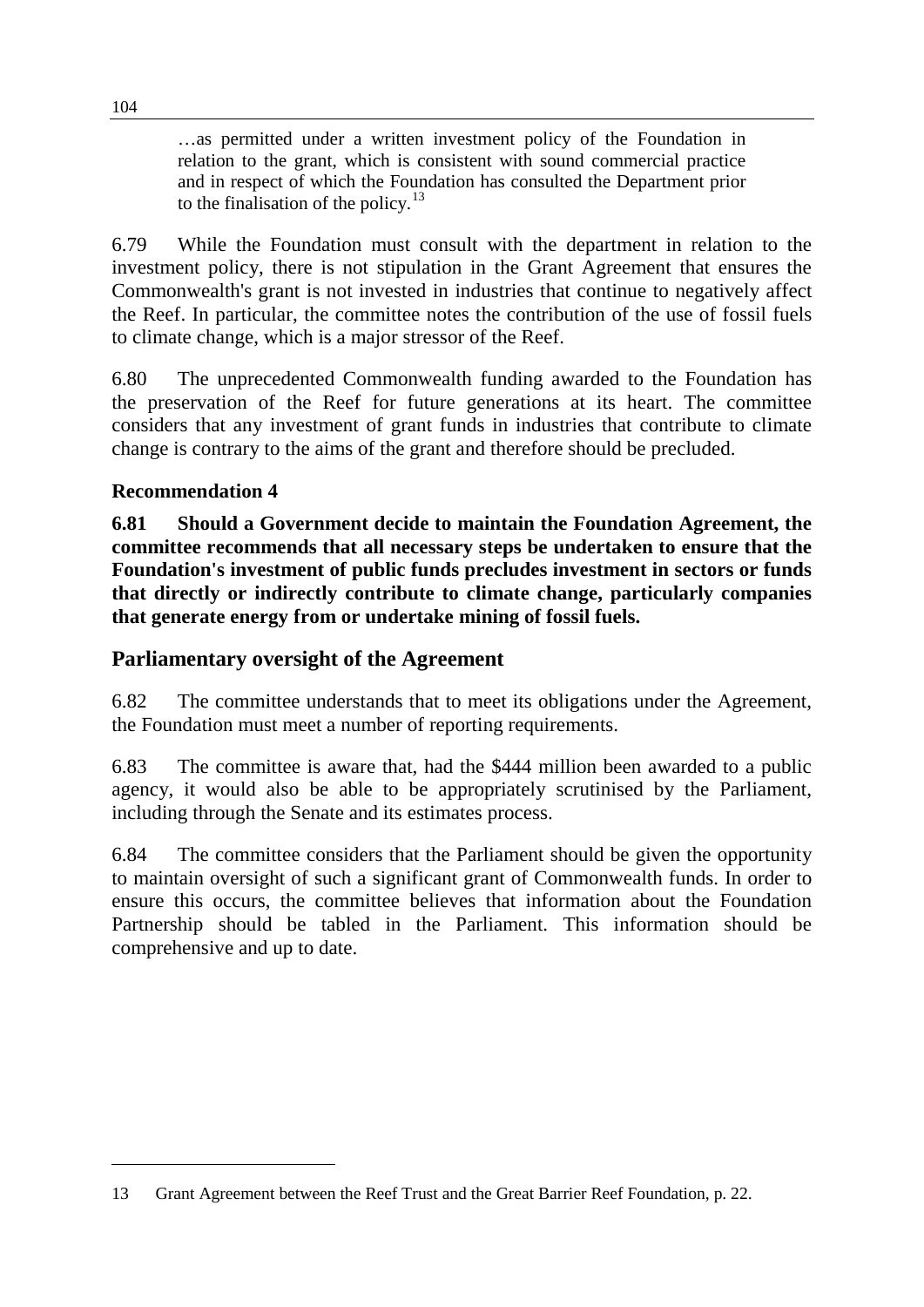#### **Recommendation 5**

**6.85 Should a Government decide to maintain the Foundation Agreement, the committee recommends that the Senate order:**

**That—**

- **(1) There be laid on the table by the Minister representing the Minister for the Environment and Energy, by no later than 31 October each year:**
	- **(a) an annual performance statement for the previous financial year that provides information about the Great Barrier Reef Foundation's performance in achieving the purposes of the Great Barrier Reef 2050 Partnership Program; and**
	- **(b) independent and audited financial statements for the previous financial year for all receipts and payments relating to the Great Barrier Reef 2050 Partnership Program funds, including any co-financed contributions.**
- **(2) If the Senate is not sitting when a statement is ready for presentation, the statement is to be presented to the President under standing order 166.**
- **(3) This order has effect until the end of the last financial year in which the Agreement is operative, following the cessation of the Partnership.**

#### *Auditor-General review of the Foundation Partnership Agreement*

6.86 During the course of this committee inquiry, the Auditor-General has completed a performance audit into the Award of a Grant to the Great Barrier Reef Foundation.<sup>[14](#page-12-0)</sup> As set out in the previous chapter, this audit found serious flaws with departmental advice on the selection of the Foundation, as well as shortcomings with the processes used for the evaluation and award of the grant to the Foundation.

#### *Entity response and implications for the department*

-

6.87 As part of the Auditor-General's inquiry into the awarding of the Partnership Grant to the Foundation, the department was given a chance to respond to the findings of the audit.

6.88 In its response, the department suggested that: 'Given the available timeframes, and consistent with Cabinet's decisions, the approach taken to establish the partnership was sensible and thorough'.<sup>[15](#page-12-1)</sup>

<span id="page-12-0"></span><sup>14</sup> Correspondence from Mr Grant Hehir, Auditor-General, Australian National Audit Office, received 24 August 2018

<span id="page-12-1"></span><sup>15</sup> Australian National Audit Office, *Award of a \$443.8 Million Grant to the Great Barrier Reef Foundation*, Report 22 of 2018–19, p. 13.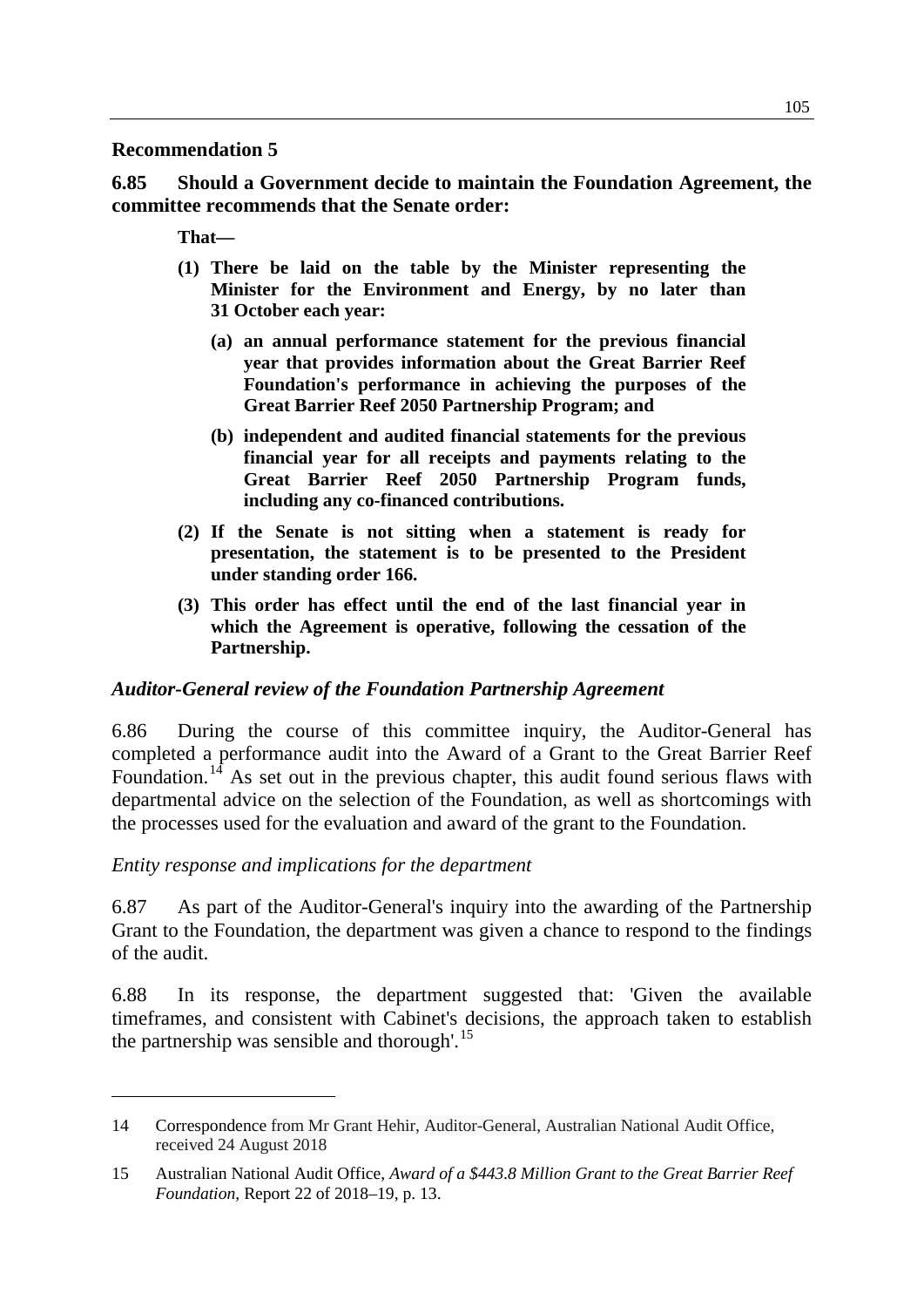6.89 Additionally, the department claimed that the Partnership represented value for money for public resources, that the guidelines did include assessment criteria (while conceding these could have been labelled better), and that Program outcomes 'were appropriately specified in the grant guidelines, in line with the outcomes of the Reef 2050 Plan', along with appropriate reporting and evaluation process to ensure performance targets are 'further detailed, refined and reported against' over the Partnership.<sup>[16](#page-13-0)</sup>

6.90 The committee has noted this response, which does not reassure the committee that the department had enough time to develop the Foundation Partnership policy or program effectively and with integrity.

6.91 The committee supports the Auditor-General's findings that there were serious shortcomings in the awarding of funding to the Foundation, which are consistent with the committee's own views, and endorses the recommendations for the department contained in the ANAO report.

6.92 In this regard, the committee notes that the Auditor-General was able to consult the department and the Foundation over the course of its audit, and in doing so obtained evidence to guide its report and recommendations to the Parliament.

6.93 The rigour and transparency of this process suggests that the Auditor-General's findings are supported by reliable and compelling evidence, which should have guided the departmental response to the ANAO's recommendations.

## *Implications for other Commonwealth agencies*

6.94 Additionally, the committee sees merit in the ANAO setting out the key messages from the audit for all Commonwealth Government entities. These go to the heart of the need to: strengthening governance and risk management in developing funding proposals; more effective design of policy and programs when responding to ministers seeking innovative approaches; administering the Commonwealth's grant process effectively; and keeping good records on decisions when departing from departmental policies and proven practices.

## *Further ANAO audit of the Foundation Partnership*

6.95 The Auditor-General has informed the committee that the ANAO will consider undertaking a second audit of the Partnership later in 2019–20, once key aspects of the design of the Partnership have been finalised.<sup>[17](#page-13-1)</sup>

<span id="page-13-0"></span><sup>16</sup> Australian National Audit Office, *Award of a \$443.8 Million Grant to the Great Barrier Reef Foundation*, Report 22 of 2018–19, p. 13.

<span id="page-13-1"></span><sup>17</sup> Correspondence from Mr Grant Hehir, Auditor-General, Australian National Audit Office, dated 24 August 2018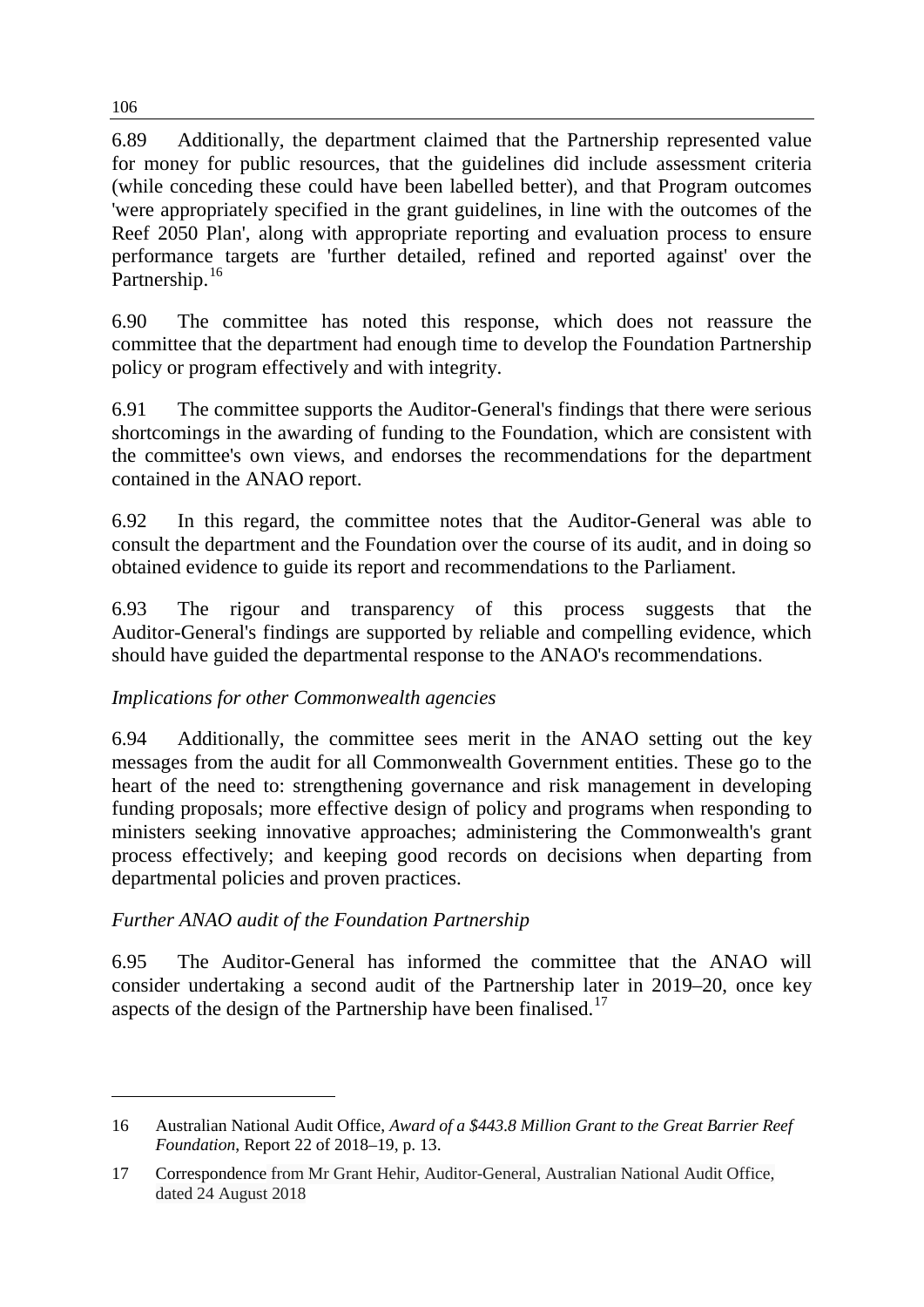6.96 The committee considers that it is important for the ANAO to undertake this second audit, to assure the Australian public that public funds are being used with integrity.

6.97 Given the Auditor-General's findings in the report into the award of the Partnership Grant and that a second audit is yet to be agreed, the committee states its intention to maintain a continuing interest in the Foundation Partnership and the performance of the Foundation in delivering its outcomes beyond the scope of this inquiry, including through the estimates process.

#### **Recommendation 6**

-

**6.98 Should a Government decide to maintain the Foundation Agreement, the committee recommends that the Auditor-General undertake a second audit of the Partnership in late 2019–20 once the design aspects of the Partnership have been finalised.**

#### **Addressing climate change**

6.99 This inquiry has received very compelling evidence of the need for the Commonwealth Government to take immediate steps to address climate change. The evidence broadly noted that the \$444 Foundation Partnership does not address the cause of climate change directly. While this evidence has concentrated on the imminent disastrous outcomes for the Reef, environmentally, economically and for local and national communities, this is a broader issue of national importance that must be addressed.

6.100 The committee is aware that the Foundation accepts that climate change is an underlying cause of ongoing Reef stressors, and that climate change abatement is important for the Reef's long term survival and health. However, the committee notes that the Partnership Agreement does not begin to address climate change, as it is focussed on reducing stressors, such as improving water quality and combatting crown-of-thorns starfish outbreaks, to enable recovery and build resilience of the  $Reef$ <sup>[18](#page-14-0)</sup>

6.101 Once again, the committee was reminded of the importance of this task over the course of this inquiry, by the 8 October 2018 release of the Intergovernmental Panel on Climate Change (IPCC) *Special Report on Global Warming of 1.5°C* on 8 October 2018. This report found that human activities have caused around 1.0°C of global warming above pre-industrial levels, that this had already caused significant damage, and that without a large effort, this trajectory would continue with a number

<span id="page-14-0"></span><sup>18</sup> Great Barrier Reef Foundation, 'Reef Trust Partnership Frequently Asked Questions', [www.barrierreef.org/science-with-impact/reef-partnership](http://www.barrierreef.org/science-with-impact/reef-partnership) (accessed 16 November 2018).